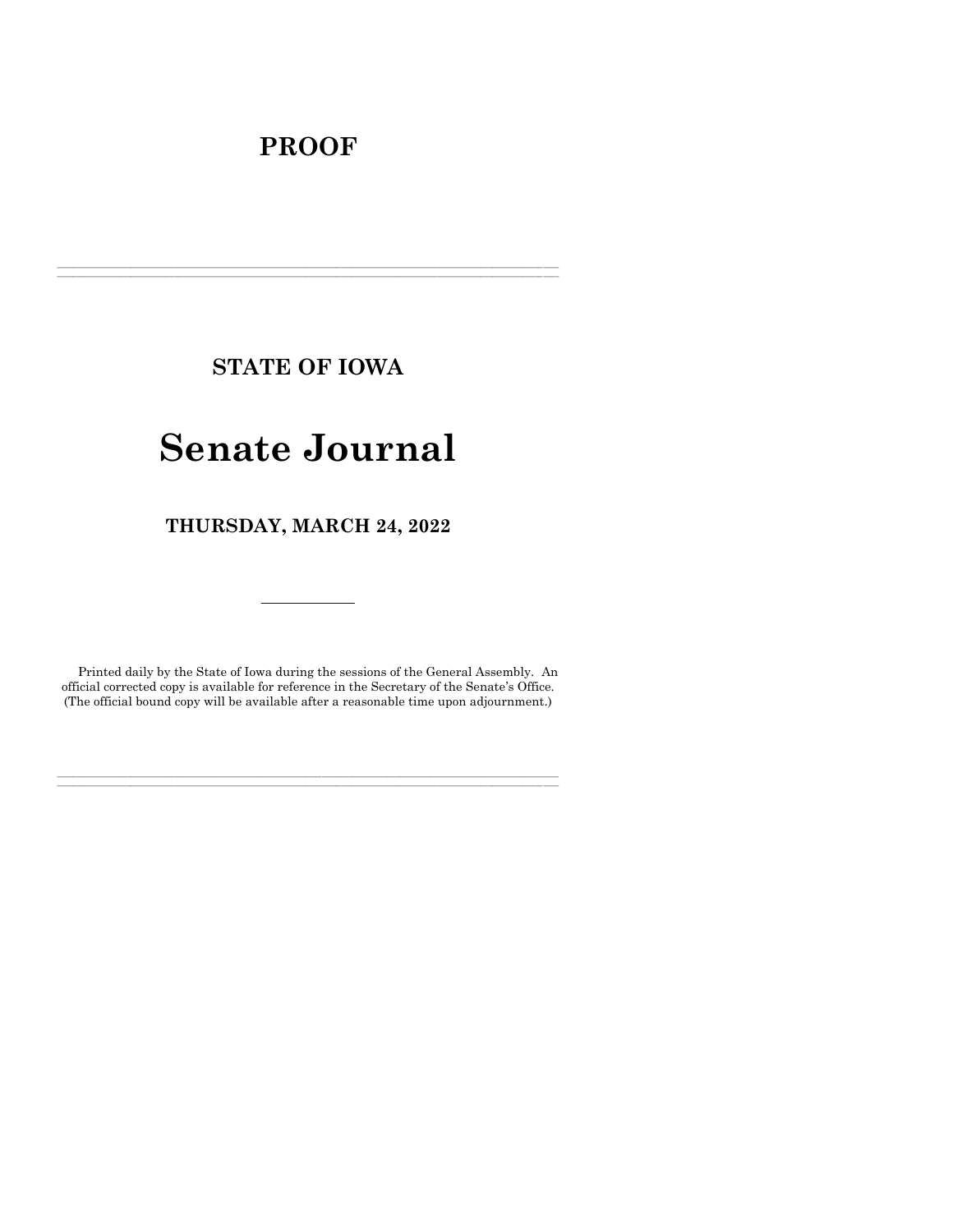## **JOURNAL OF THE SENATE**

 $\frac{1}{2}$ 

SEVENTY-FOURTH CALENDAR DAY FORTY-FOURTH SESSION DAY

Senate Chamber Des Moines, Iowa, Thursday, March 24, 2022

The Senate met in regular session at 9:03 a.m., President Chapman presiding.

Prayer was offered by the Honorable Dennis Guth, member of the Senate from Hancock County, Klemme, Iowa.

## PLEDGE OF ALLEGIANCE

The Pledge of Allegiance was led by Senate Page Jackson Maddox.

The Journal of Wednesday, March 23, 2022, was approved.

## HOUSE MESSAGES RECEIVED AND CONSIDERED

The following messages were received from the Chief Clerk of the House:

MR. PRESIDENT: I am directed to inform your honorable body that the House has on March 23, 2022, **amended and passed** the following bill in which the concurrence of the Senate is asked:

**[Senate File 522](https://www.legis.iowa.gov/legislation/BillBook?ga=89&ba=SF522)**, a bill for an act relating to older individuals and dependent adults and creating certain criminal offenses and civil actions, and providing penalties. (S–[5088\)](https://www.legis.iowa.gov/legislation/BillBook?ga=89&ba=S5088)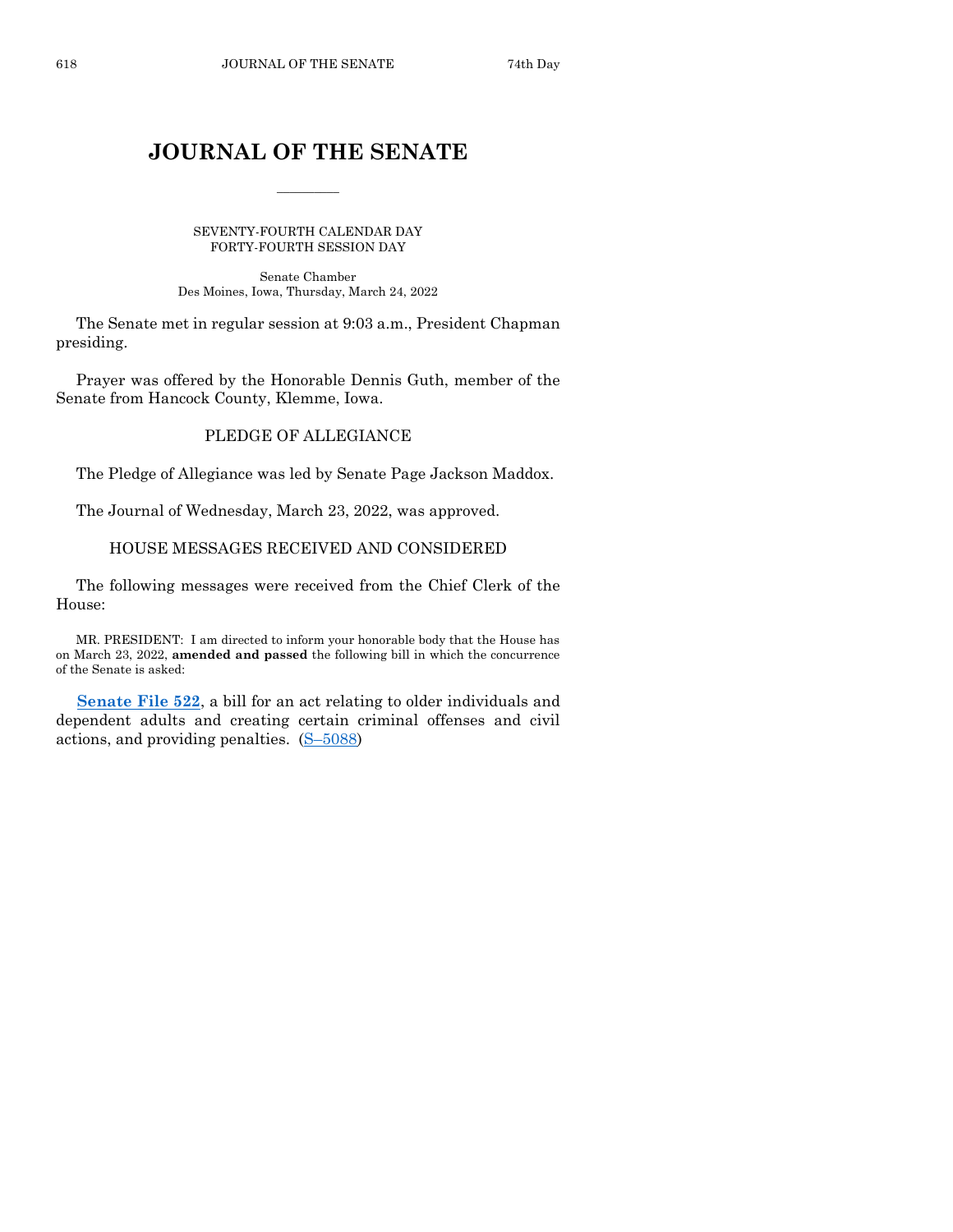ALSO: That the House has on March 23, 2022, **passed** the following bills in which the concurrence of the Senate is asked:

**[House File 2384](https://www.legis.iowa.gov/legislation/BillBook?ga=89&ba=HF2384)**, a bill for an act relating to pharmacy benefits managers, pharmacies, and prescription drug benefits, and including applicability provisions.

Read first time and attached to **similar [Senate File 2231](https://www.legis.iowa.gov/legislation/BillBook?ga=89&ba=SF2231)**.

**[House File 2560](https://www.legis.iowa.gov/legislation/BillBook?ga=89&ba=HF2560)**, a bill for an act relating to and making appropriations involving state government entities involved with agriculture, natural resources, and environmental protection, and making related statutory changes, and including effective date provisions.

Read first time and referred to committee on **Appropriations**.

## SPECIAL GUEST

Senator Nunn introduced to the Senate chamber Yinam Cohen, Consul General of Israel to the Midwest.

Consul General Cohen addressed the Senate with brief remarks.

The Senate rose and expressed its welcome.

## RECESS

On motion of Senator Whitver, the Senate recessed at 9:18 a.m. until 3:00 p.m.

#### RECONVENED

The Senate reconvened at 3:01 p.m., President Chapman presiding.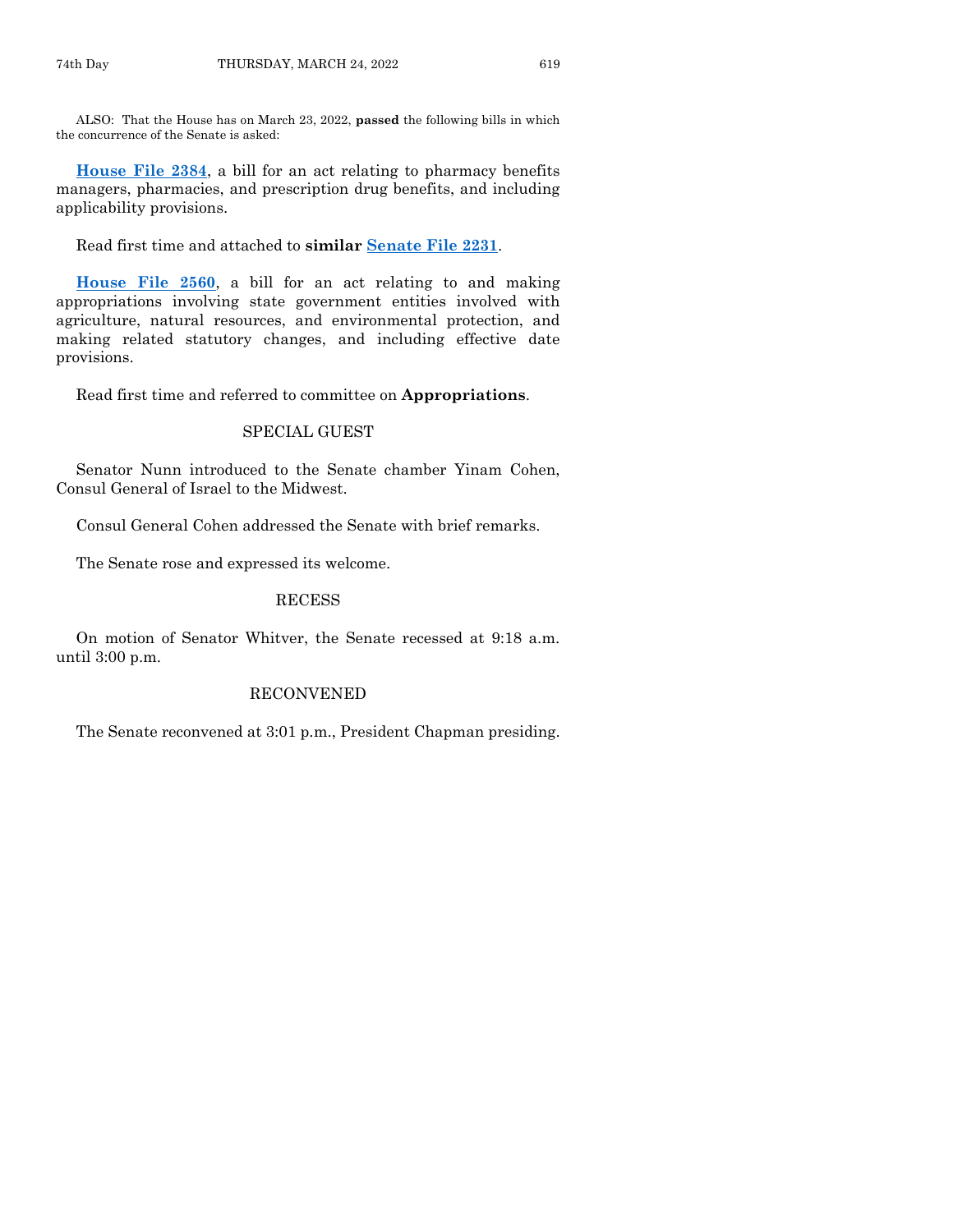## BILLS PLACED ON UNFINISHED BUSINESS

Senator Whitver asked and received unanimous consent that the following bills be placed on the Unfinished Business Calendar:

| HF 2411            |
|--------------------|
| HF 2412            |
| HF 2414            |
| HF 2419            |
| <b>HF 2420</b>     |
| HF 2428            |
| HF 2431            |
| HF <sub>2443</sub> |
| HF 2464            |
| HF 2470            |
| <b>HF 2481</b>     |
| HF 2489            |
| HF 2495            |
| HF 2496            |
| HF 2497            |
| HF 2501            |
|                    |
| HF <sub>2468</sub> |
| HF 2154            |
| HF 2259            |
| HF 2281            |
| HF 2399            |
| <b>HF 2401</b>     |
| HF 2246            |
| HF 2461            |
| HF 2302            |
|                    |
|                    |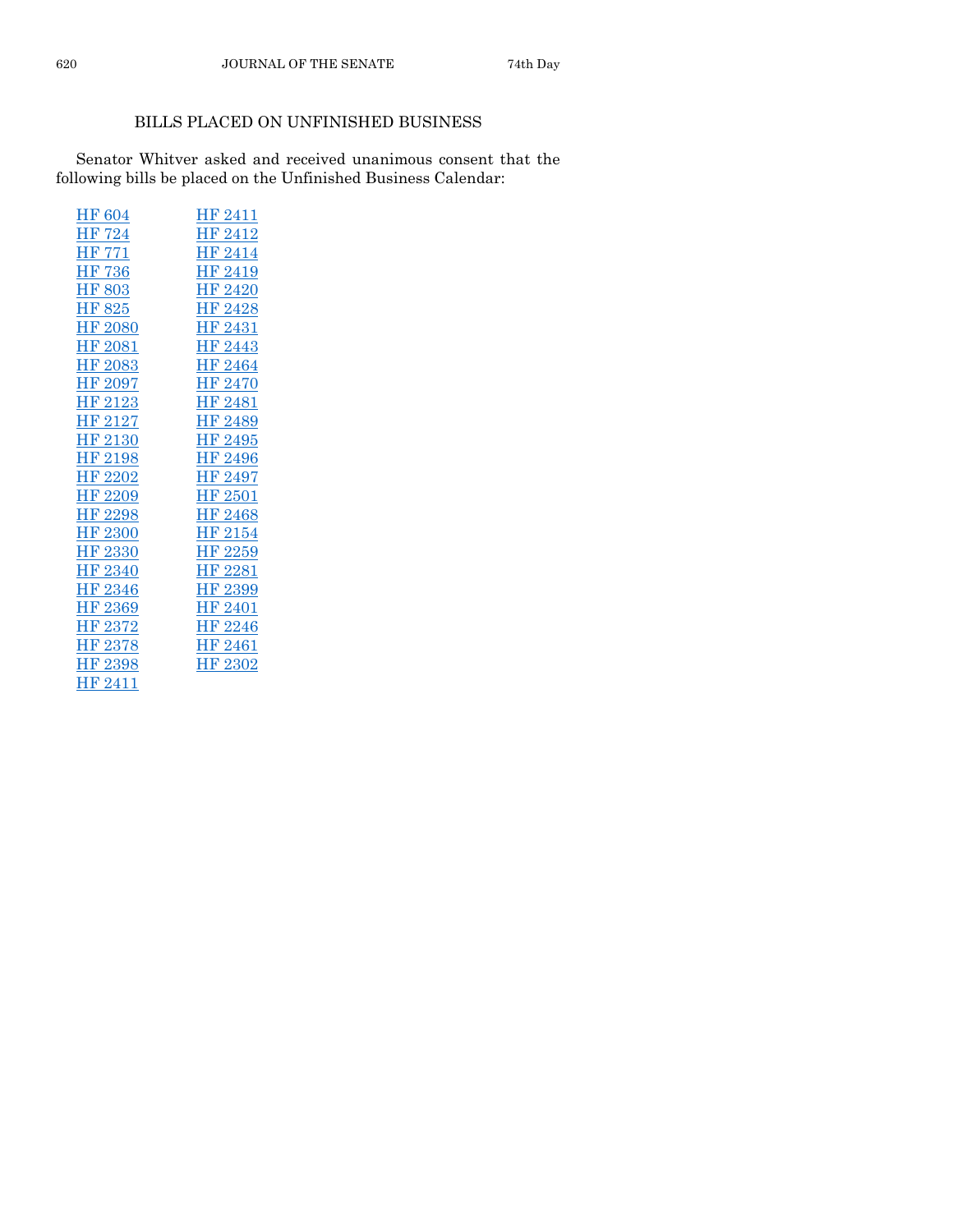## BILLS REFERRED TO COMMITTEE

Senator Whitver announced that the following bills were referred from the calendar to the following committees:

| <b>SF 2286</b> | Labor and Business Relations      |
|----------------|-----------------------------------|
| <b>SF 241</b>  | Judiciary                         |
| <b>SF 255</b>  | Veterans Affairs                  |
| <b>SF 339</b>  | Judiciary                         |
| <b>SF 409</b>  | <b>State Government</b>           |
| <b>SF 493</b>  | Labor and Business Relations      |
| <b>SF 573</b>  | <b>State Government</b>           |
| SF 2079        | Education                         |
| <b>SF 2141</b> | Transportation                    |
| <b>SF 2177</b> | Natural Resources and Environment |
| <u>SF 2178</u> | Judiciary                         |
| <b>SF 2188</b> | Commerce                          |
| <b>SF 2205</b> | Education                         |
| <b>SF 2234</b> | Judiciary                         |
| <u>SF 2235</u> | Judiciary                         |
| <b>SF 2249</b> | Labor and Business Relations      |
| <b>SF 2250</b> | Labor and Business Relations      |
| <b>SF 2251</b> | Labor and Business Relations      |
| <b>SF 2255</b> | Human Resources                   |
| <b>SF 2256</b> | Labor and Business Relations      |
| <b>SF 2269</b> | Local Government                  |
| <b>SF 2271</b> | <b>State Government</b>           |
| <u>SF 2277</u> | Local Government                  |
| <b>SF 2278</b> | Local Government                  |
| <u>SF 2289</u> | Veterans Affairs                  |
| <u>SF 2292</u> | Judiciary                         |
| <b>SF 2308</b> | Commerce                          |
| <u>SF 2312</u> | Natural Resources and Environment |
| <b>SF 2313</b> | Commerce                          |
| SF 2321        | Agriculture                       |
| <b>SF 2332</b> | Judiciary                         |
| <u>SF 2335</u> | <b>Human Resources</b>            |
| SF 2336        | Transportation                    |
| <u>SF 2344</u> | Natural Resources and Environment |
| <b>SF 2348</b> | Education                         |
| <b>SF 2351</b> | Education                         |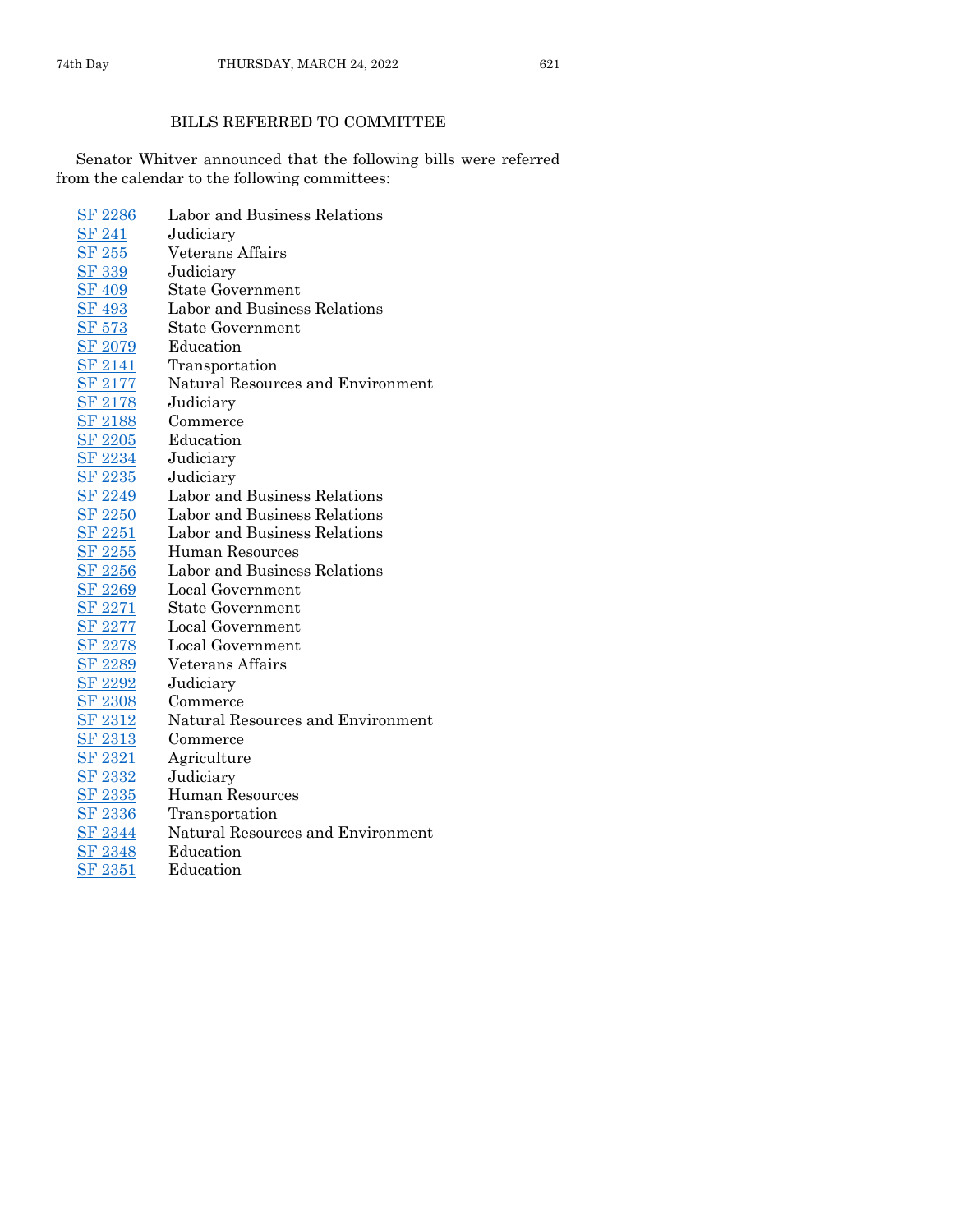| SF 2352        | Transportation                    |
|----------------|-----------------------------------|
| <b>SF 2358</b> | Education                         |
| <u>SF 2364</u> | Judiciary                         |
| SJR 2004       | <b>State Government</b>           |
| <u>SCR 102</u> | Judiciary                         |
| HF 259         | Labor and Business Relations      |
| <b>HF 318</b>  | Education                         |
| <b>HF 416</b>  | Judiciary                         |
| <b>HF 419</b>  | Ways and Means                    |
| <b>HF 468</b>  | Education                         |
| <b>HF 485</b>  | State Government                  |
| <b>HF 488</b>  | Human Resources                   |
| <b>HF 498</b>  | Commerce                          |
| HF 528         | <b>State Government</b>           |
| HF 532         | Appropriations                    |
| <b>HF 554</b>  | Judiciary                         |
| <b>HF 730</b>  | Commerce                          |
| <b>HF 760</b>  | <b>State Government</b>           |
| <b>HF 780</b>  | Human Resources                   |
| HF 781         | <b>State Government</b>           |
| HF 2153        | Local Government                  |
| HF 2203        | Human Resources                   |
| HF 2248        | <b>Human Resources</b>            |
| HF 2297        | Human Resources                   |
| HF 2331        | <b>State Government</b>           |
| <b>HF 2348</b> | Transportation                    |
| HF 2374        | <b>State Government</b>           |
| HF 2375        | State Government                  |
| HF 2415        | Natural Resources and Environment |
| HF 2472        | Judiciary                         |
| HF 2547        | State Government                  |

## ADJOURNMENT

On motion of Senator Whitver, the Senate adjourned at 3:02 p.m. until 1:00 p.m., Monday, March 28, 2022.